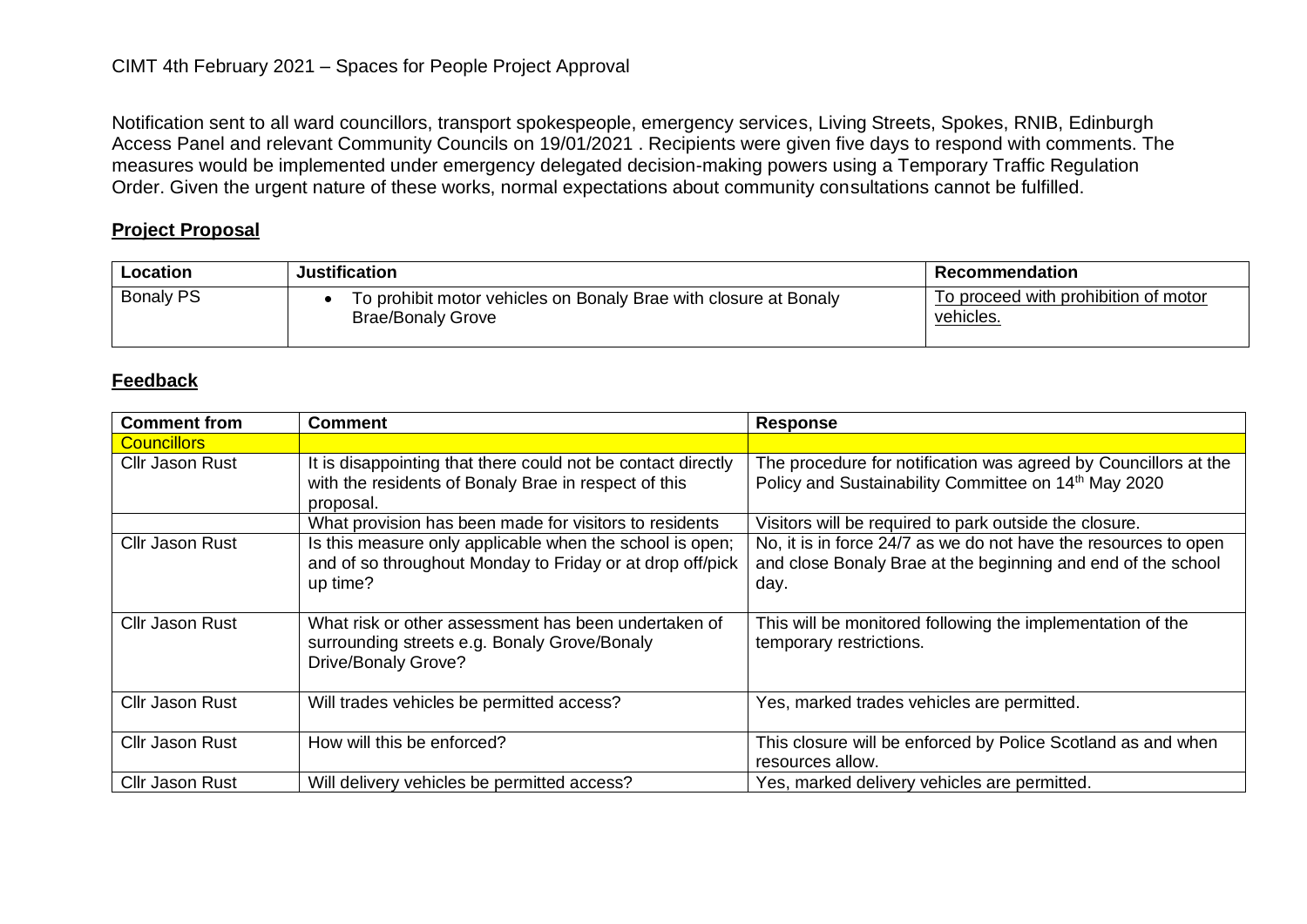| <b>Cllr Jason Rust</b>   | What signage will be put in place?                                                                                                                                                                                                                                                                                                                                                                                                                                                                                                                  | The measures will initially be introduced using temporary traffic<br>management and then switched to planters and more semi-<br>permanent measures as resources become available.                                                                                                                                                                                                                                                                                                                                                                              |
|--------------------------|-----------------------------------------------------------------------------------------------------------------------------------------------------------------------------------------------------------------------------------------------------------------------------------------------------------------------------------------------------------------------------------------------------------------------------------------------------------------------------------------------------------------------------------------------------|----------------------------------------------------------------------------------------------------------------------------------------------------------------------------------------------------------------------------------------------------------------------------------------------------------------------------------------------------------------------------------------------------------------------------------------------------------------------------------------------------------------------------------------------------------------|
| <b>Cllr Jason Rust</b>   | What type of obstruction shall be put in place?                                                                                                                                                                                                                                                                                                                                                                                                                                                                                                     | The measures will initially be introduced using temporary traffic<br>management and then switched to planters and more semi-<br>permanent measures as resources become available.                                                                                                                                                                                                                                                                                                                                                                              |
| Cllr Jason Rust          | Will any railings be removed?                                                                                                                                                                                                                                                                                                                                                                                                                                                                                                                       | No - we will however liaise with the school on this.                                                                                                                                                                                                                                                                                                                                                                                                                                                                                                           |
| <b>Cllr Jason Rust</b>   | What traffic studies / stats are available for Bonaly Brae<br>pre-March lockdown?                                                                                                                                                                                                                                                                                                                                                                                                                                                                   | We do not hold any traffic survey data for Bonaly Brae that has<br>been collected in the most recent three years.                                                                                                                                                                                                                                                                                                                                                                                                                                              |
| <b>Cllr Jason Rust</b>   | The proposals appear to be a cut down version of the<br>School Streets proposals of 2014/2015 - if this is the<br>case, how are they now termed an emergency?                                                                                                                                                                                                                                                                                                                                                                                       | This is a temporary prohibition of vehicles to enable parents to<br>physically distance whilst transmission of Covid 19 remains a<br>significant threat. when on the school run at the immediate<br>school frontage and has no relation to any previous projects. It<br>has taken time to design and implement proposals for all 87<br>Primary, 23 High Schools and the independent schools. It is<br>just as much an emergency now as it was in May 2020 when<br>these procedures were approved by Councillors at the Policy<br>and Sustainability Committee. |
| <b>Cllr Scott Arthur</b> | The common theme from the responses is that closing<br>Bonaly Brae will simply push the problem elsewhere.<br>Can the SfP team work with residents and parents to<br>explore this point?                                                                                                                                                                                                                                                                                                                                                            | We will continue to liaise with the school following the<br>implementation of the measures.                                                                                                                                                                                                                                                                                                                                                                                                                                                                    |
| <b>Cllr Scott Arthur</b> | In terms of accessibility, many disabled people depend<br>on cars (both to drive and as a passenger) and taxis.<br>Road changes shouldn't prevent disabled people from<br>being able to stop near the school. Changes to usual<br>travel patterns can add to anxiety for all of us, but to<br>some disabled people in particular. The scheme should<br>therefore be seen in this context - continual changes<br>should therefore be avoided where possible, and should<br>be effectively communicated to the public (including<br>disabled people). | Blue badge holders are exempt from the restrictions                                                                                                                                                                                                                                                                                                                                                                                                                                                                                                            |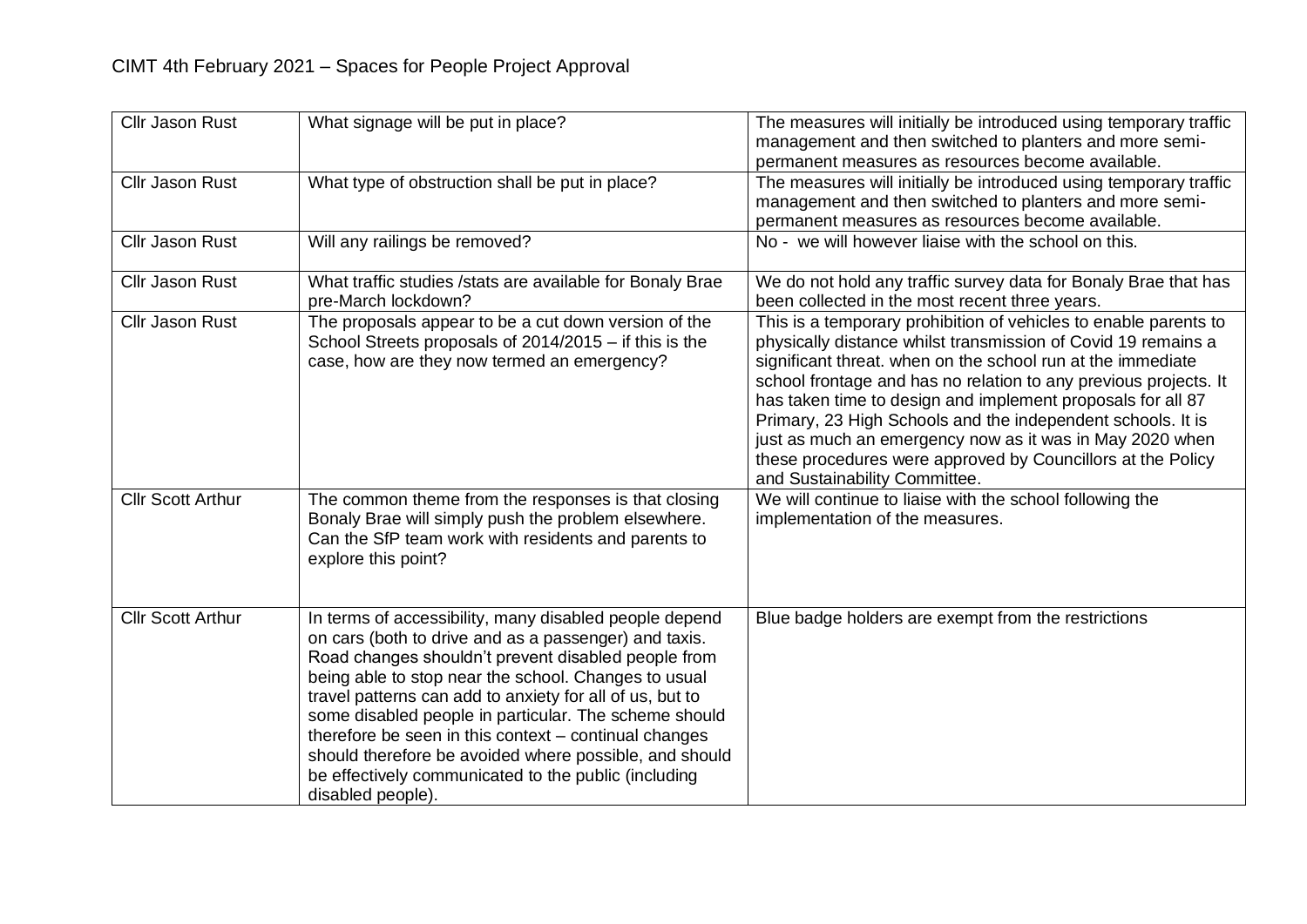| <b>Stakeholders</b>                    |                                                                                                                                                                                                                                                                                                                                                                                                                                                                                                                                                                                                                                                                                                  |                                                                                                                                                                                 |
|----------------------------------------|--------------------------------------------------------------------------------------------------------------------------------------------------------------------------------------------------------------------------------------------------------------------------------------------------------------------------------------------------------------------------------------------------------------------------------------------------------------------------------------------------------------------------------------------------------------------------------------------------------------------------------------------------------------------------------------------------|---------------------------------------------------------------------------------------------------------------------------------------------------------------------------------|
| <b>Catriona Burness</b><br><b>RNIB</b> | Street layouts can cause difficulties at the best of times<br>for visually impaired people. We want to ensure that any<br>temporary changes to our streets that may appear<br>across Scotland allow blind and partially sighted people<br>and those with other disabilities to get around safely.<br>Our policy position detailing our concerns and potential<br>solutions, including a Coronavirus Courtesy Code which<br>we believe would help ensure blind and partially sighted<br>people can get out and about whilst maintaining a safe<br>distance from others can be found on our website at<br>https://www.rnib.org.uk/scotland/campaigning-rnib-<br>scotland/coronavirus-courtesy-code | Noted                                                                                                                                                                           |
| Spokes                                 | The proposed closure looks to be a sensible and<br>measured way of providing some extra space for arriving<br>pupils and parents to remain socially distanced whilst<br>allowing access for residents, deliveries and waste<br>collection. Design of road closure mechanism It is not<br>clear what devices are planned which would allow<br>prevent access to cars other than those covered by<br>exceptions but the notices should say clearly that the<br>road remains open to pedestrians and cyclists.                                                                                                                                                                                      | The road will remain open for cyclists and pedestrians.                                                                                                                         |
| <b>Community Councils</b>              |                                                                                                                                                                                                                                                                                                                                                                                                                                                                                                                                                                                                                                                                                                  |                                                                                                                                                                                 |
| <b>Colinton Amenity</b>                | Bonaly Brae directs well-spread-out pedestrian traffic<br>onto Bonaly Grove, there to join with other pedestrians in<br>a much busier scenario (although much reduced since<br>the start of the academic year). Closing off Bonaly Brae<br>does not help this in any way<br>Colinton Amenity Association (CAA) would be very<br>happy to engage with you on traffic problems around<br>Bonaly Primary School under 'normal'                                                                                                                                                                                                                                                                      | This has been agreed with the school in response to the<br>pandemic. Any future measures in relation to school travel will<br>involve consultation with the community councils. |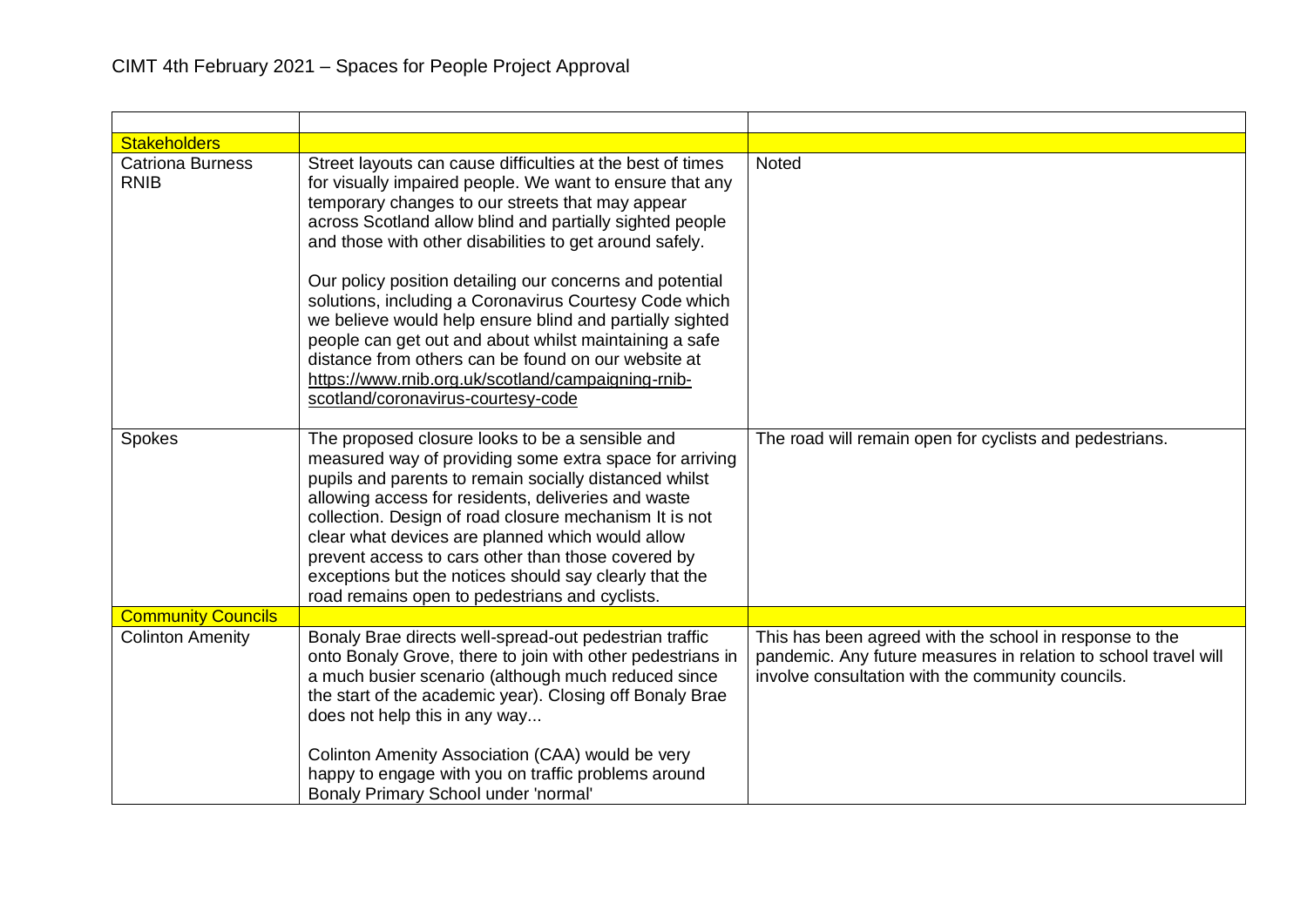|               | conditions (i.e. pre- or post-covid). However, we cannot<br>support your existing ill-thought-out proposal in any way<br>as (a) there appears not to be a problem to solve in<br>Bonaly Brae, and (b) there are insufficient details as to<br>how the proposed changes to traffic access will be<br>monitored, etc |                                                                                                                      |
|---------------|--------------------------------------------------------------------------------------------------------------------------------------------------------------------------------------------------------------------------------------------------------------------------------------------------------------------|----------------------------------------------------------------------------------------------------------------------|
| <b>Public</b> |                                                                                                                                                                                                                                                                                                                    |                                                                                                                      |
|               | My initial queries would be if visitors to our homes and<br>delivery vehicles would be permitted into Bonaly Brae or                                                                                                                                                                                               | Visitors will not be allowed within the closure at any time.                                                         |
|               | if they would all have to park on the Grove and who<br>would be responsible for ensuring any traffic order was                                                                                                                                                                                                     | Deliveries from liveried vehicles will be permitted.                                                                 |
|               | being adhered to?                                                                                                                                                                                                                                                                                                  | Police Scotland will be responsible for enforcement                                                                  |
|               | It will certainly be good news for those of us who<br>observe the problems and risks for residents trying to<br>access and leave and children going to and from school<br>thanks to inconsiderate and, at times, dangerous driving<br>and parking.                                                                 | Noted – thank you for the support                                                                                    |
|               | What does this proposal mean for visitors or delivery<br>vehicles e.g. groceries?                                                                                                                                                                                                                                  | Visitors will not be allowed within the closure at any time.<br>Deliveries from liveried vehicles will be permitted. |
|               |                                                                                                                                                                                                                                                                                                                    |                                                                                                                      |
|               | How long will the proposed changes remain in place?<br>What will trigger them to be lifted?                                                                                                                                                                                                                        | The measures will be reviewed in line with Scottish<br>Government guidance on physical distancing.                   |
|               | What is the Council's advice to households in Bonaly<br>Brae who have non-disabled but elderly relatives with<br>health issues, albeit they do not meet the criteria for a<br>blue badge.                                                                                                                          | We suggest parking outwith Bpnaly Brae and walking the<br>remainder of the journey.                                  |
|               | What about vehicles used for uplift and drop off of<br>children of those working from home and needing family<br>or friends childcare as support? What about those who<br>have shared parental responsibilities with someone                                                                                       | We suggest parking outwith Bonaly Brae and walking the<br>remainder of the journey.                                  |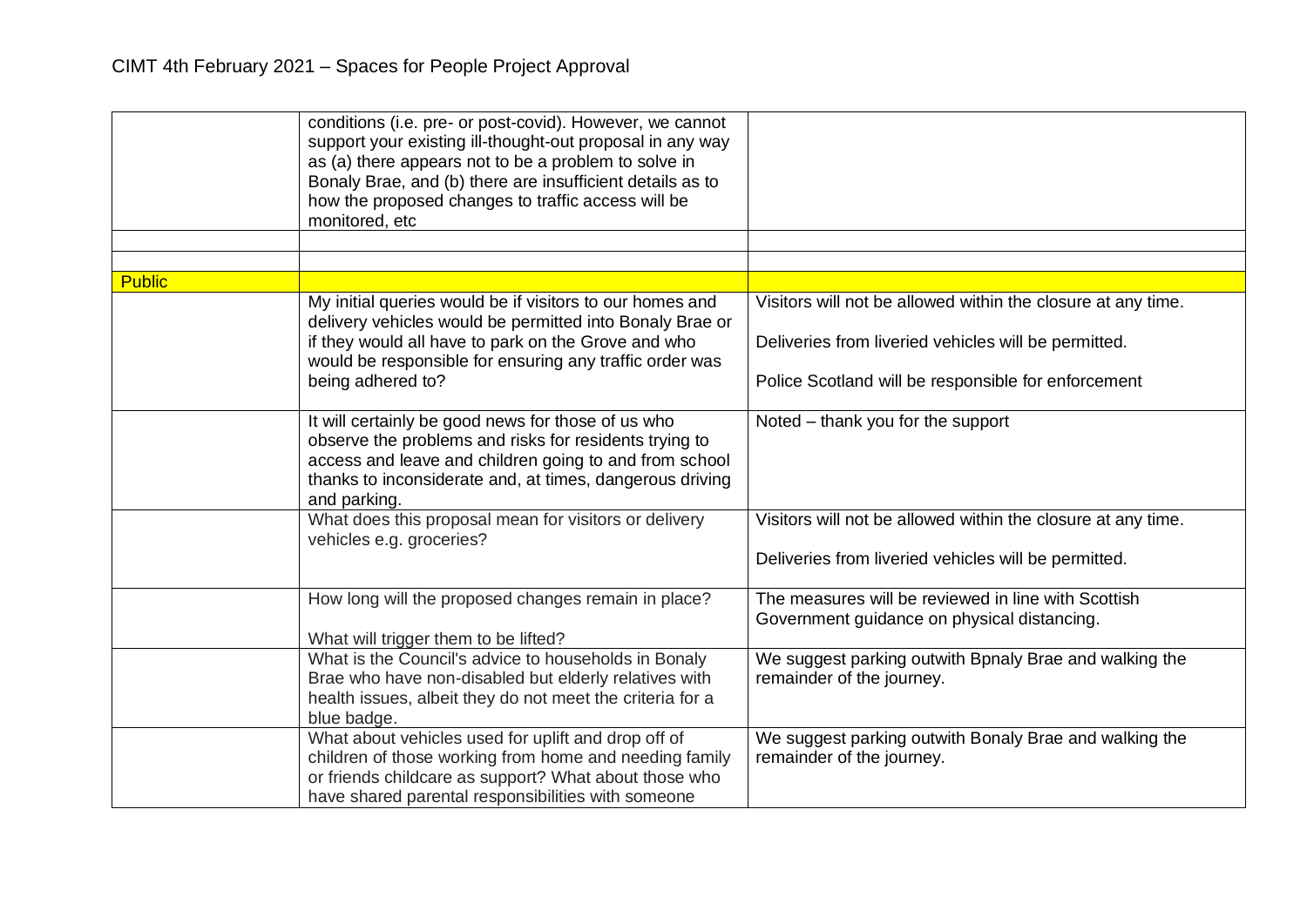| outside of Bonaly Brae - surely a child being dropped off<br>/ uplifted could be taken in to Bonaly Brae by the other<br>parent dropping the child back?                                                                                                                                                                                                                                                                                                                                     |                                                                                                                                                                                                                                                                                                                                                                                                 |
|----------------------------------------------------------------------------------------------------------------------------------------------------------------------------------------------------------------------------------------------------------------------------------------------------------------------------------------------------------------------------------------------------------------------------------------------------------------------------------------------|-------------------------------------------------------------------------------------------------------------------------------------------------------------------------------------------------------------------------------------------------------------------------------------------------------------------------------------------------------------------------------------------------|
| what should actually be put in place is a system of non-<br>vehicular drop offs and pick ups from Bonaly Primary at<br>Bonaly Brae. It is those vehicles that are the sole cause<br>of problems. There is never any issue at any other time<br>of the day other than at the start and end of the school<br>day.                                                                                                                                                                              | We do not advocate drop off areas at school as this ultimately<br>encourages more parents and carers to use cars. If more<br>people travelled actively and sustainably to school then there<br>would be less of a road safety issue caused by congestion at<br>the school gates.                                                                                                                |
| I trust residents won't require a permit to access the<br>Brae. Linked to this I assume there will be no financial<br>cost to residents of Bonaly Brae of this proposal.                                                                                                                                                                                                                                                                                                                     | Residents will not require a permit and there are no financial<br>implications for residents of Bonaly Brae.                                                                                                                                                                                                                                                                                    |
| I hope this is not a back door measure to reducing the<br>road lanes as has been done in Morningside, to divide<br>the road further into cycle lanes and walking corridors.                                                                                                                                                                                                                                                                                                                  | No further measures are currently proposed.                                                                                                                                                                                                                                                                                                                                                     |
| I formally object to the proposal to close Bonaly Brae to<br>road traffic vehicles. Based on the following:<br>- Pavements meet legislative requirements for widths<br>and there are minimal street furniture present. There is<br>no evidence of "danger to the public" as required within<br>the Road Traffic Regulation Act, as required to prove<br>basis for road closure.<br>- The road is not a private road, it is a public road,<br>serving a public service building (the School). | There is insufficient space for parents and carers to safely<br>physically distance at the school entrance points. This closure<br>is COVID related and not to legislative requirements for road<br>layouts. Is is being implemented under emergency delegated<br>decision-making powers from Scottish Government using a<br>Temporary Traffic Regulation Order in response to the<br>pandemic. |
| I am all in favour in any extra measures which will<br>ensure her safety and the safety of her peers during<br>drop off and pick up times.                                                                                                                                                                                                                                                                                                                                                   | Noted - thank you for the support.                                                                                                                                                                                                                                                                                                                                                              |
| Ultimately, it will just move the problem from one area to<br>another.                                                                                                                                                                                                                                                                                                                                                                                                                       | Noted - this will be monitored.                                                                                                                                                                                                                                                                                                                                                                 |
| How do you plan to implement it?                                                                                                                                                                                                                                                                                                                                                                                                                                                             | The measures will initially be introduced using temporary traffic<br>management and then switched to planters and more semi-<br>permanent measures as resources become available.                                                                                                                                                                                                               |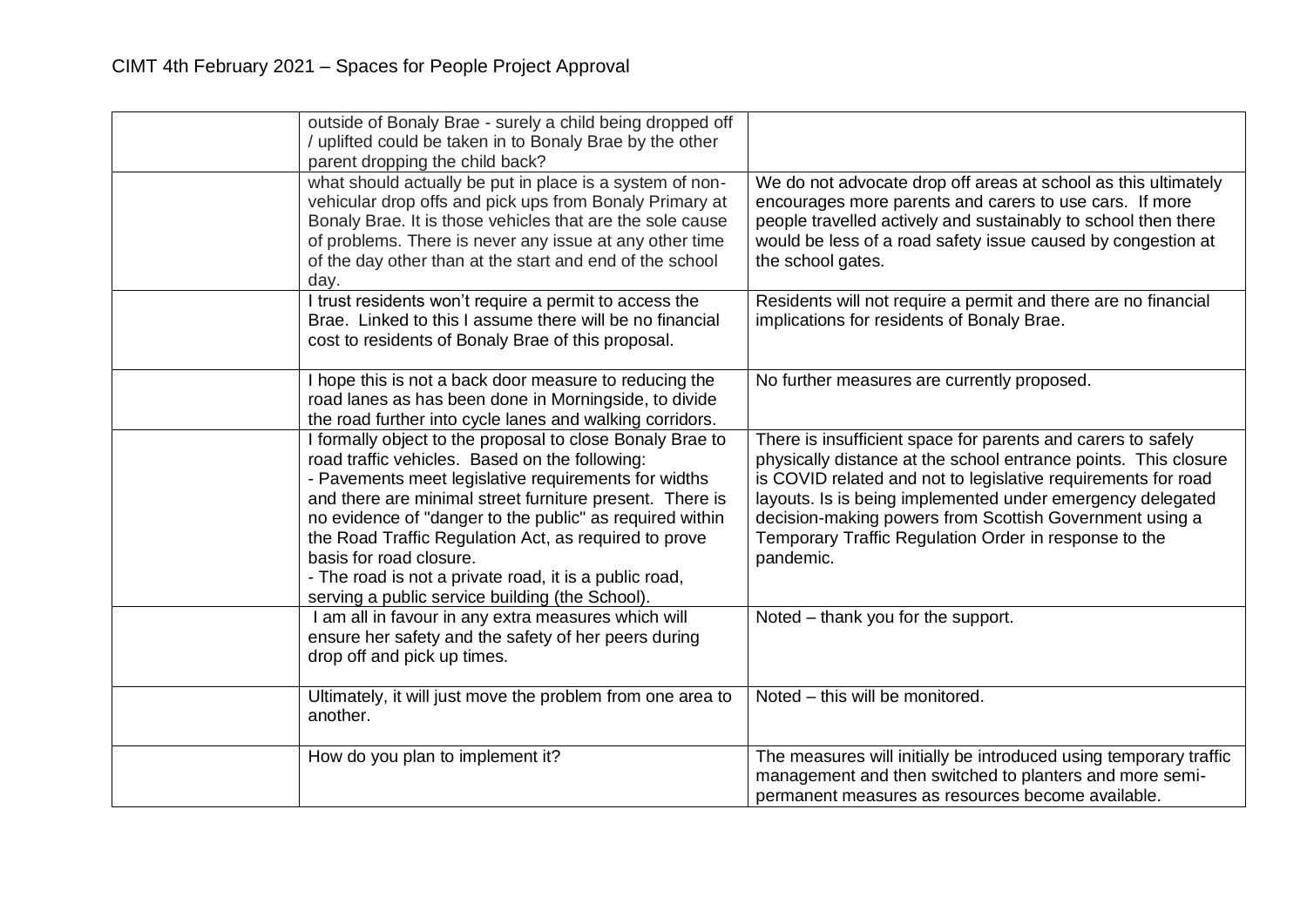| How do you plan to enforce it?                                                                                                                                                                                                                                                                                                                                                                                                                                                                                                                                | It will be enforced by Police Scotland                                                                                        |
|---------------------------------------------------------------------------------------------------------------------------------------------------------------------------------------------------------------------------------------------------------------------------------------------------------------------------------------------------------------------------------------------------------------------------------------------------------------------------------------------------------------------------------------------------------------|-------------------------------------------------------------------------------------------------------------------------------|
| Is it temporary or permanent?                                                                                                                                                                                                                                                                                                                                                                                                                                                                                                                                 | It is a temporary scheme to assist parents to physically<br>distance at the school gates                                      |
| Is there a review date to judge its effectiveness?                                                                                                                                                                                                                                                                                                                                                                                                                                                                                                            | We plan to monitor effectiveness of each scheme and the<br>school will be informed of dates.                                  |
| Is anything being done to discourage vehicle use by<br>school parents?                                                                                                                                                                                                                                                                                                                                                                                                                                                                                        | We will liaise with the school on this.                                                                                       |
| There are no other pick up and drop off points for the<br>school, and as much as you wish that people should not<br>drive, it is not yet illegal and young children do still<br>require vehicular pick up from the school (for many<br>reasons - for example, it is unreasonable to expect a 6<br>year old to walk a mile back home at 5:40pm, and<br>arguably less safe in the dark at present. At this time of<br>night there are also no crossing patrols still active for the<br>older children, so the walk home is far riskier than the<br>drive back). | We encourage families to travel actively to school for both<br>health and road safety reasons.                                |
| - The road in question is naturally traffic calmed as it is a<br>small square. There are no speeding issues present.                                                                                                                                                                                                                                                                                                                                                                                                                                          | These measures are not being put in place to combat<br>speeding.                                                              |
| Closing the road would not improve safety, indeed it may<br>reduce it. Pedestrians are likely to falsely think that the<br>road is safe to walk on, encouraging pedestrians in the<br>road, but residents and deliveries and council services<br>will still use the roads and as such the risk of injury will<br>increase.                                                                                                                                                                                                                                    | Noted                                                                                                                         |
| Parking will simply increase on the adjacent roads, which<br>arguably are more congested and parked-up. But still<br>parents (myself included) will park there instead.                                                                                                                                                                                                                                                                                                                                                                                       | <b>Noted</b>                                                                                                                  |
| There is simply no improvement to safety caused by this<br>measure.                                                                                                                                                                                                                                                                                                                                                                                                                                                                                           | This is not being implemented on road safety grounds, but to<br>enable parents to physically distance when on the school run. |
| I live in Bonaly Grove and have a terrible job getting in<br>and out of my driveway because of school traffic, both<br>staff and parents and have in the past had to call the                                                                                                                                                                                                                                                                                                                                                                                 | Noted                                                                                                                         |